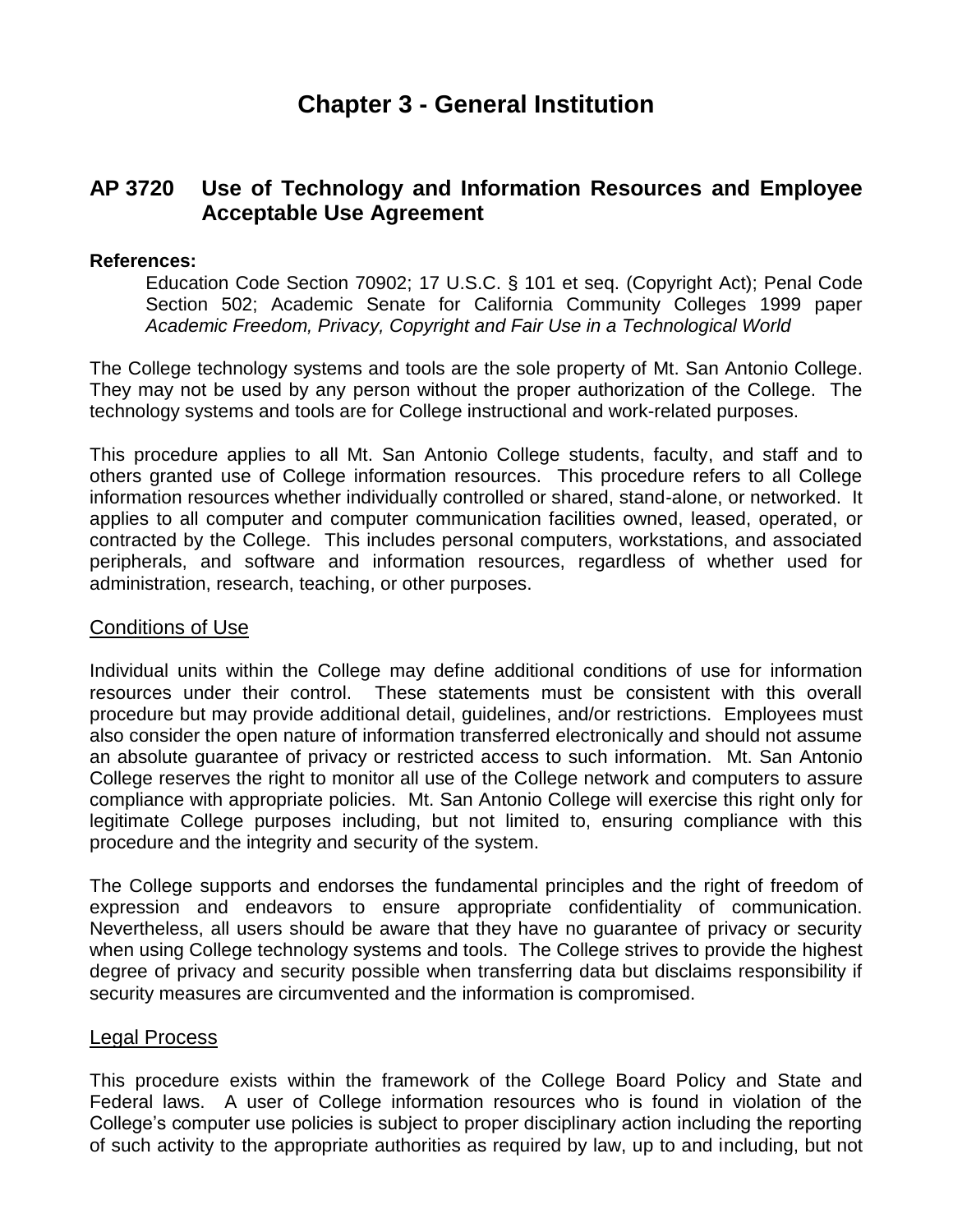limited to, loss of information resources privileges; disciplinary suspension, or termination from employment or expulsion; and/or civil or criminal legal action (see Appendix A: Selected Examples of Unacceptable Use).

Users of College technology systems and tools should also be aware of items such as the following:

- Possibility of Disclosure Users must be aware of the possibility of unintended disclosure of communications.
- Retrieval It is possible for information entered on or transmitted via computer and communications systems to be retrieved, even if a user has deleted such information.
- Public Records The California Public Records Act (Government Code Sections 6250 et seq.) includes computer transmissions in the definition of "public record," and nonexempt communications made on the College network and computers must be disclosed if requested by a member of the public.
- Litigation Computer transmissions may be discoverable in litigation.

## Copyrights and Licenses

Computer users must respect copyrights and licenses to software and other on-line information.

- Copying Software protected by copyright may not be copied except as expressly permitted by the owner of the copyright or otherwise permitted by copyright law. Protected software may not be copied into, from, or by any College facility or system, except pursuant to a valid license or as otherwise permitted by copyright law.
- Number of Simultaneous Users The number and distribution of copies must be handled in such a way that the number of simultaneous users in a department does not exceed the number of original copies purchased by that department, unless otherwise stipulated in the purchase contract.
- Copyrights In addition to software, all other copyrighted information (text, images, icons, programs, etc.) retrieved from computer or network resources, including the Internet, must be used in conformance with applicable copyright and other laws. Work deemed protected under Section 107 of the Copyright Act of 1976 ("Fair Use") shall be documented as having satisfied the four-factor test.

#### Integrity of Information Resources

Computer users must respect the integrity of computer-based information resources.

• Modification or Removal of Equipment - Computer users must not attempt to modify or remove computer equipment, software, or peripherals that are owned by others without proper authorization.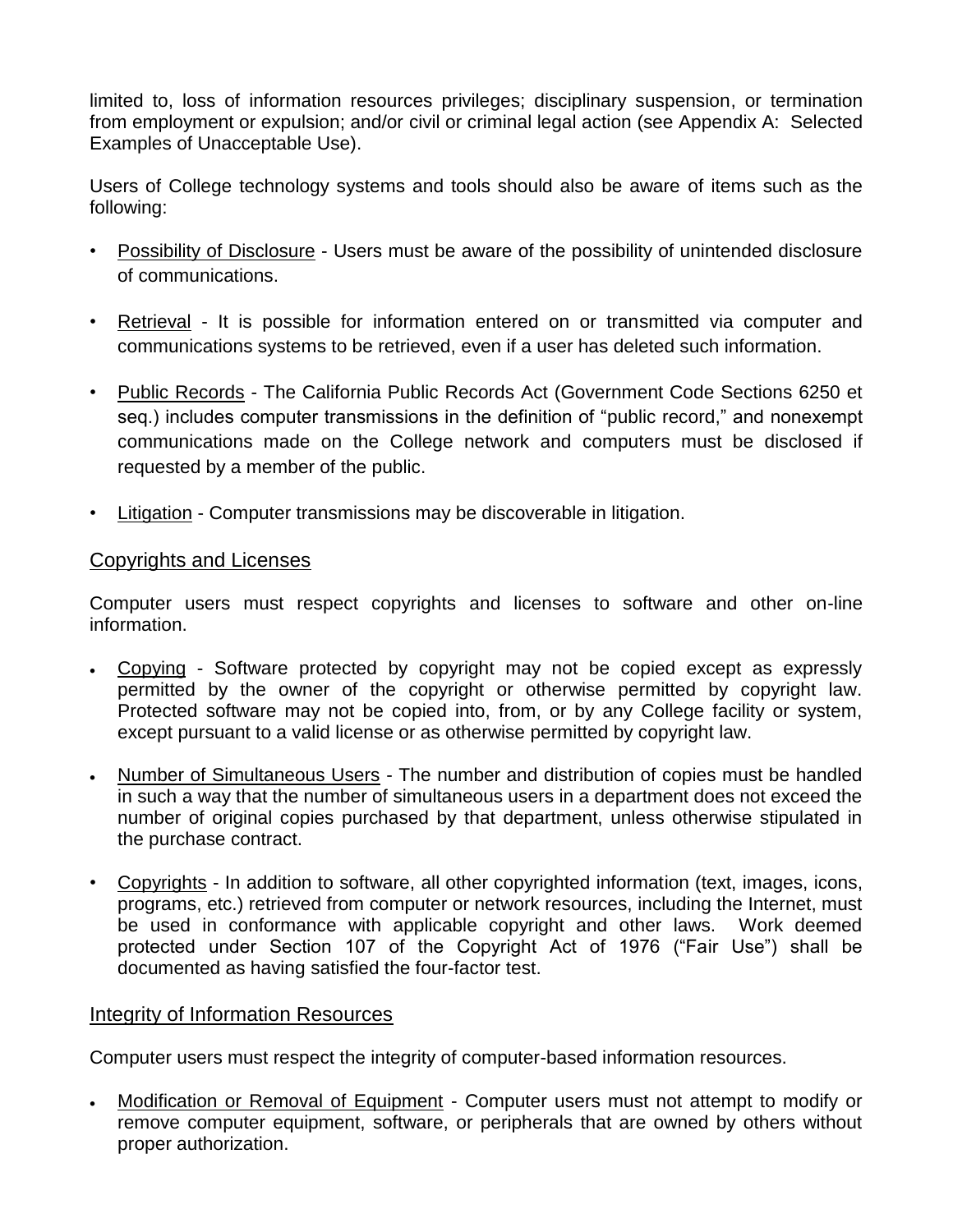- Unauthorized Use Computer users must not interfere with others' access and use of the College computers. This includes, but is not limited to: the sending of excessive messages, either locally or off-campus; printing excess copies of documents, files, data, or programs; running grossly inefficient programs when efficient alternatives are known by the user to be available; unauthorized modification of system facilities, operating systems, or disk partitions; attempting to crash or tie up a College computer or network; installing or connecting unauthorized equipment; and damaging or vandalizing College computing facilities, equipment, software, or computer files.
- Unauthorized Programs Computer users must not intentionally develop or use programs which disrupt other computer users or which access private or restricted portions of the system, or which damage the software or hardware components of the system. Computer users must ensure that they do not use programs or utilities that interfere with other computer users or that modify normally protected or restricted portions of the system or user accounts. The use of any unauthorized or destructive program will result in disciplinary action as provided in this procedure and may further lead to civil or criminal legal proceedings.

## Unauthorized Access

Computer users must not seek to gain unauthorized access to information resources and must not assist any other persons to gain unauthorized access.

- Abuse of Computing Privileges Users of College information resources must not access computers, computer software, computer data or information, or networks without proper authorization, or intentionally enable others to do so, regardless of whether the computer, software, data, information, or network in question is owned by the College.
- Reporting Problems Any defects discovered in system accounting or system security must be reported promptly to the appropriate system manager so that steps can be taken to investigate and solve the problem.
- Password Protection A computer user who has been authorized to use a passwordprotected account may be subject to both civil and criminal liability if the user discloses the password or otherwise makes the account available to others without authorization of the Chief Technology Officer or designee.

#### Usage

Computer users must respect the rights of other computer users. Attempts to circumvent these mechanisms in order to gain unauthorized access to the system or to another person's information are a violation of College procedure and may violate applicable law. The College is a non-profit, tax-exempt organization and, as such, is subject to specific Federal, State and local laws regarding sources of income, political activities, use of property, and similar matters.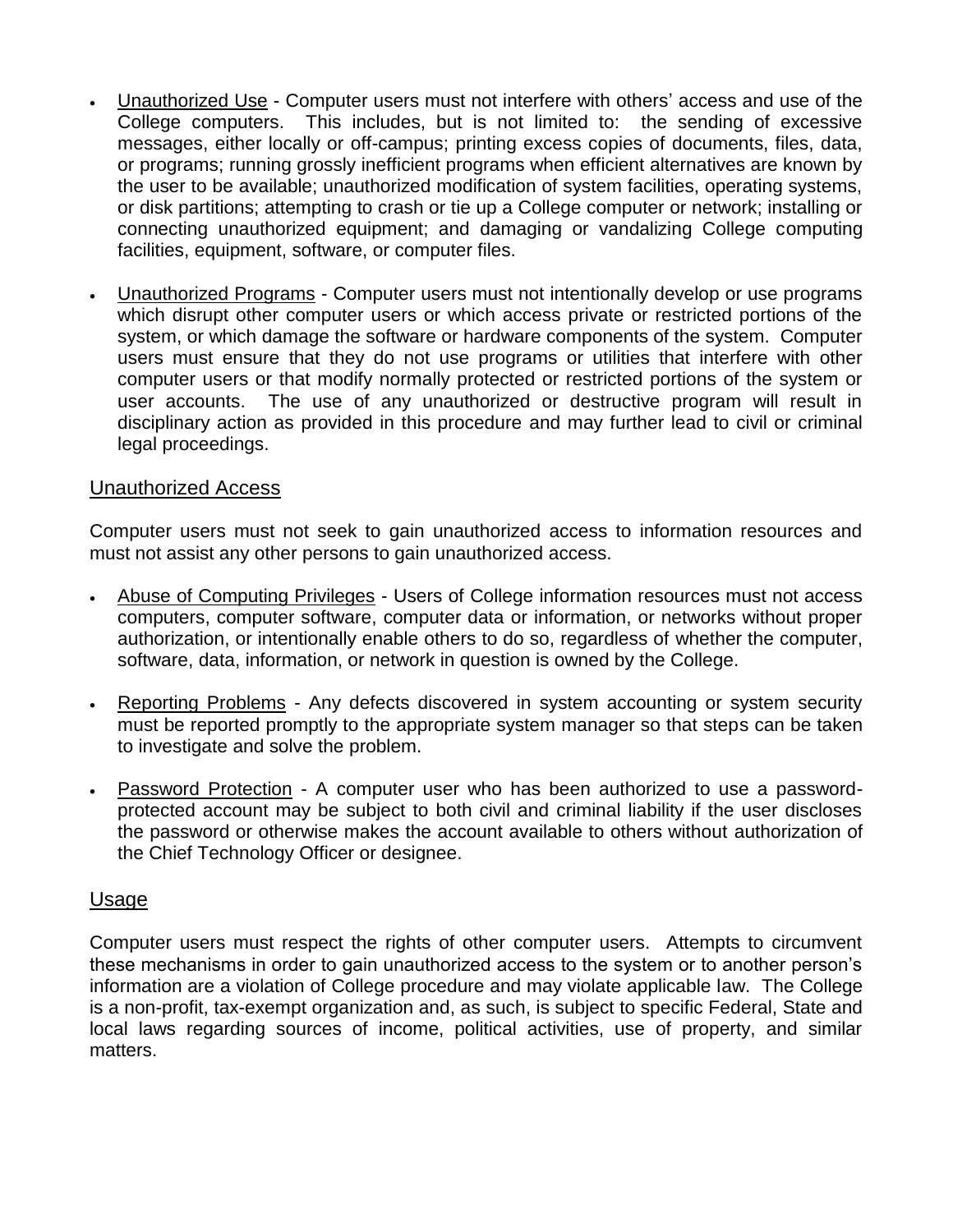- Unlawful Messages Users may not use electronic communication facilities to send defamatory, fraudulent, harassing, obscene, threatening, or other messages that violate applicable Federal, State, or other law or College policy, or which constitute the unauthorized release of confidential information.
- Commercial Usage Electronic communication facilities must not be used to transmit commercial or personal advertisements, solicitations, or promotions. Some public discussion groups have been designated for selling items and may be used appropriately, according to the stated purpose of the group(s). College information resources should not be used for commercial purposes. Users also are reminded that the ".cc" and ".edu" domains on the Internet have rules restricting or prohibiting commercial use, and users may not conduct activities not appropriately within those domains.
- Information Belonging to Others Users must not intentionally seek or provide information on, obtain copies of, or modify data files, programs, or passwords belonging to other users, without the permission of those other users.
- User Identification and Rights of Individuals Users shall not send communications or messages anonymously or without accurately identifying the originating account or station. Users must not release any individual's (student, faculty, and staff) personal information to anyone without proper authorization from the individual affected.
- Political Use College information resources must not be used for partisan political activities where prohibited by Federal, State, or other applicable laws.
- Personal Use College information resources should not be used for personal activities not related to appropriate College functions, except in a purely incidental manner so long as: (a) it does not consume more than a trivial amount of system resources; (b) it does not interfere with the productivity of other campus employees; and (c) it does not pre-empt any College activity.
- Captioning/Closed Captioning All video media posted to the College-affiliated Internet or Intranet must be captioned or sub-titled for the deaf or hard-of-hearing. Any exceptions must be approved by a Human Resources accessibility officer.
- Remote Access Remote access to sensitive College systems is provided by Virtual Private Network (VPN) based on critical business need. VPN access may be requested by completing the VPN request form and obtaining the appropriate approval signatures. Request for VPN access must be approved by the Chief Technology Officer. Mt. SAC reserves the right to audit all VPN client systems and all communications between VPN client systems and Mt. SAC's network for compliance with all applicable security requirements.

#### Electronic Communication (email)

All Mt. San Antonio College-related email communications must be conducted using an email address assigned by the College. This restriction is necessary because email originating at the College may contain proprietary information regarding students, staff, or internal College business. The College is responsible for the security of this information and cannot assume that other email providers will provide adequate levels of data backup, security, and virus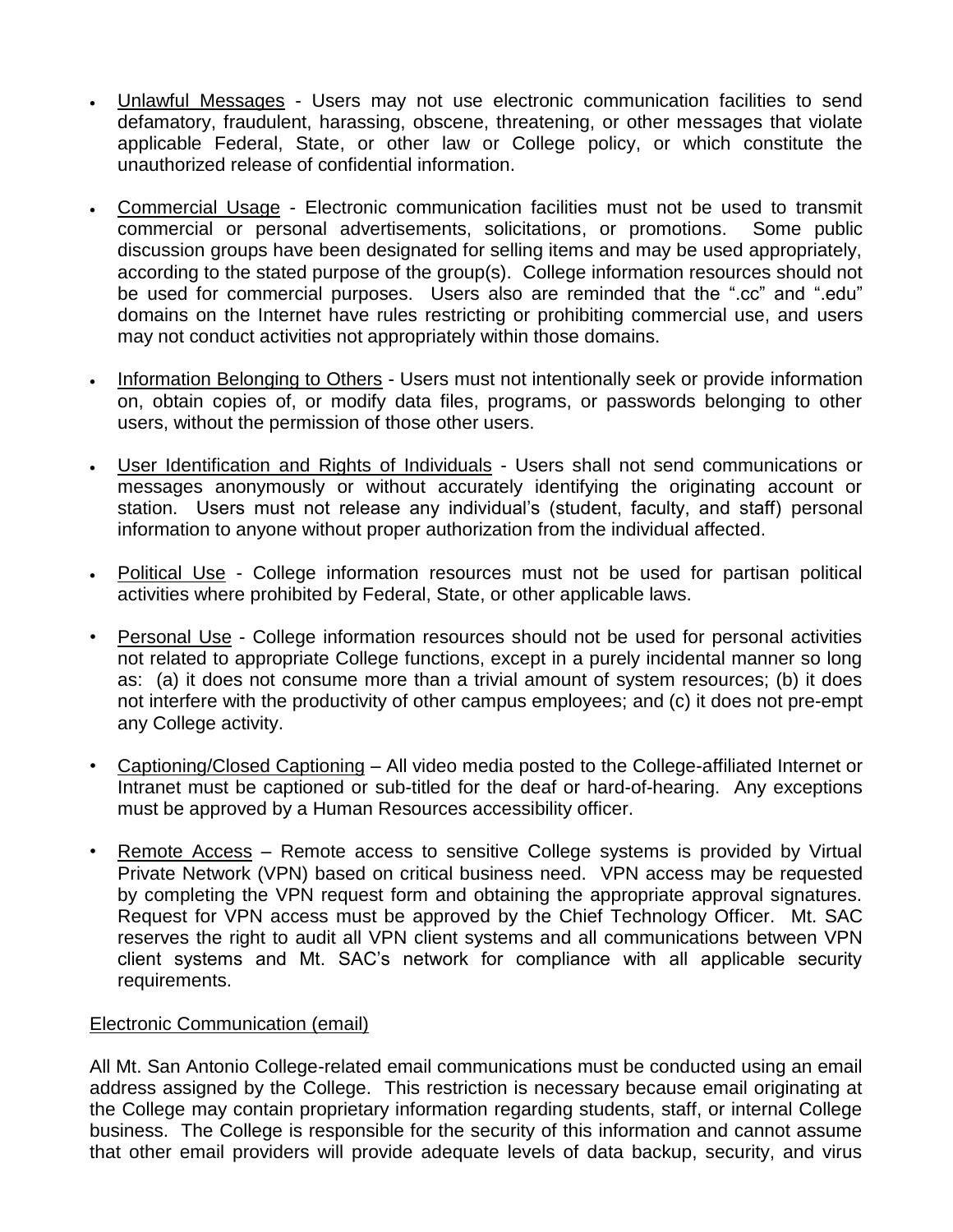protection. Therefore, forwarding of email from a Mt. San Antonio College email address to a non Mt. San Antonio College email address is not authorized or allowed. Users may not configure any email program or service to use an automated process for forwarding Mt. San Antonio College email to any other email address.

#### Social Media Definition

Social networking includes networking sites that communicate via the Internet and networking sites that use SMS text or mobile technologies. All genres of social networking sites or media will be referred to below as social media. Currently popular examples of social media include Facebook, Twitter and similar utilities, sites, and/or resources.

#### Social Media Responsibility

College employees are responsible for the content they post to social media. The College will neither indemnify employees for anything they write on social media nor restrict employee speech on social media not associated with the College. Social media officially affiliated with the College or used by employees to enhance instruction is subject to the following procedures:

- College Coursework Faculty utilizing social media to enhance instruction must accept responsibility as the site administrator for said media.
- College Departments Social media for a College department requires prior approval from the department administrator. An email or written proposal or approval will suffice. Social media for College departments will have a minimum of two site administrators assigned. If a site administrator leaves the College, the department administrator will assign another in their place and the account password will be changed.
- College Clubs and Organizations Social media for College clubs and organizations cannot be affiliated with the College without prior approval from the College club sponsor/advisor or other College employee. Social media for College clubs and organizations should have two site administrators of which at least one is a College employee. Those site administrators can optionally authorize and assign student site administrator(s) and revoke those privileges if the student site administrator(s) is not acting in accordance with these procedures.

The site administrator(s) shall post their name(s) and a contact method prominently on the site and shall check their pages regularly for prohibited content. Examples of content prohibited from social media officially affiliated with Mt. SAC and, if possible, should be removed by the site administrator upon discovery, are:

• derogatory language that can reasonably be interpreted as harassing or threatening any third party;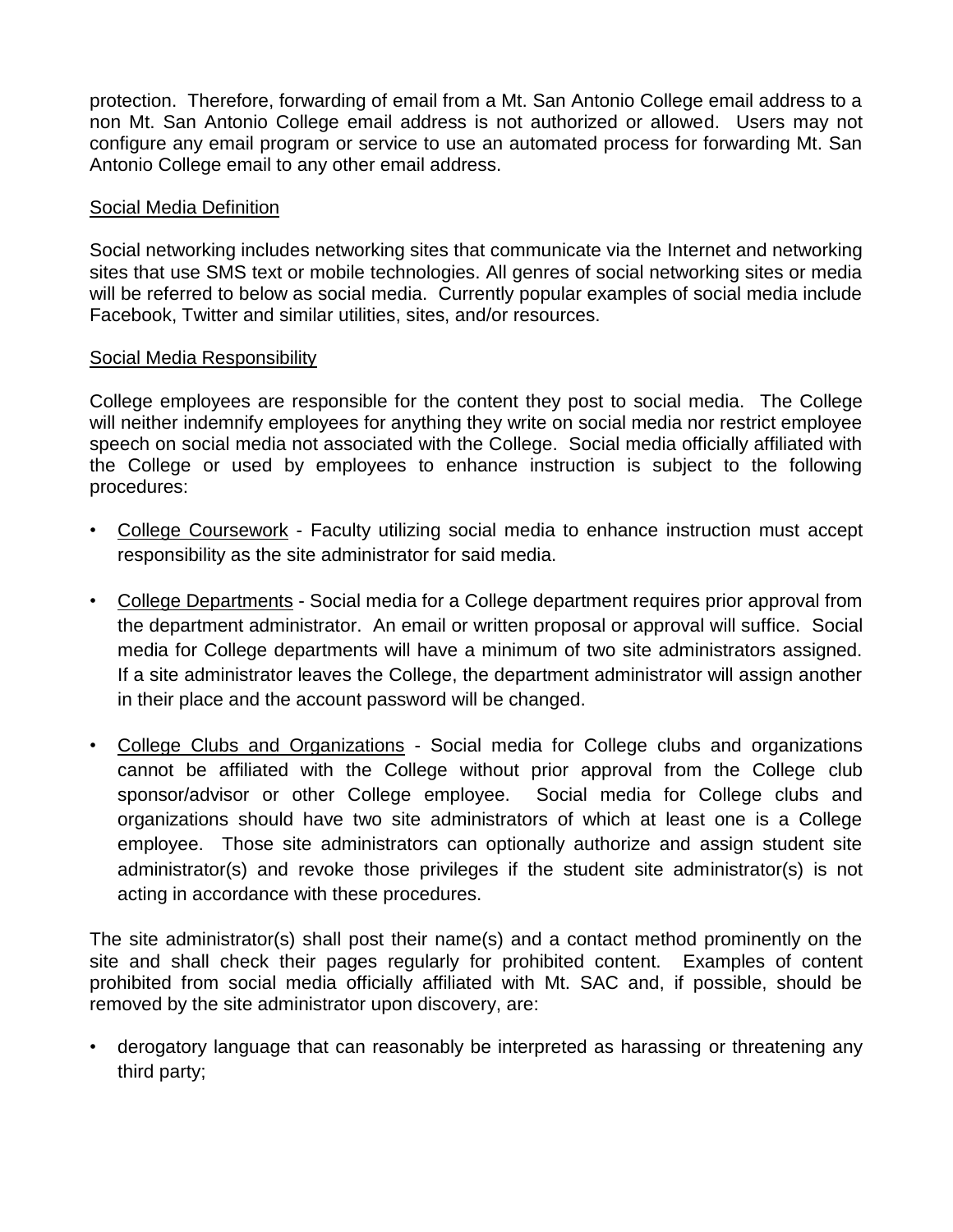- language or images encouraging or depicting sexual harassment, vandalism, stalking, drinking, drug use, criminal activity, or other behavior prohibited by the Student Standards of Conduct;
- content that violates State or Federal law including online gambling and the use (without documented, written permission) of copyrighted material;
- information that is obviously libelous; and
- pornography or patently obscene material, as defined by law.

## Nondiscrimination

All users have the right to be free from any conduct connected with the use of the Mt. San Antonio College network and computer resources which discriminates against any person on the basis of Board Policy 3410. No user shall use the College network and computer resources to transmit any message, create any communication of any kind, or store information which violates any College procedure regarding discrimination or harassment, or which is defamatory or obscene, or which constitutes the unauthorized release of confidential information.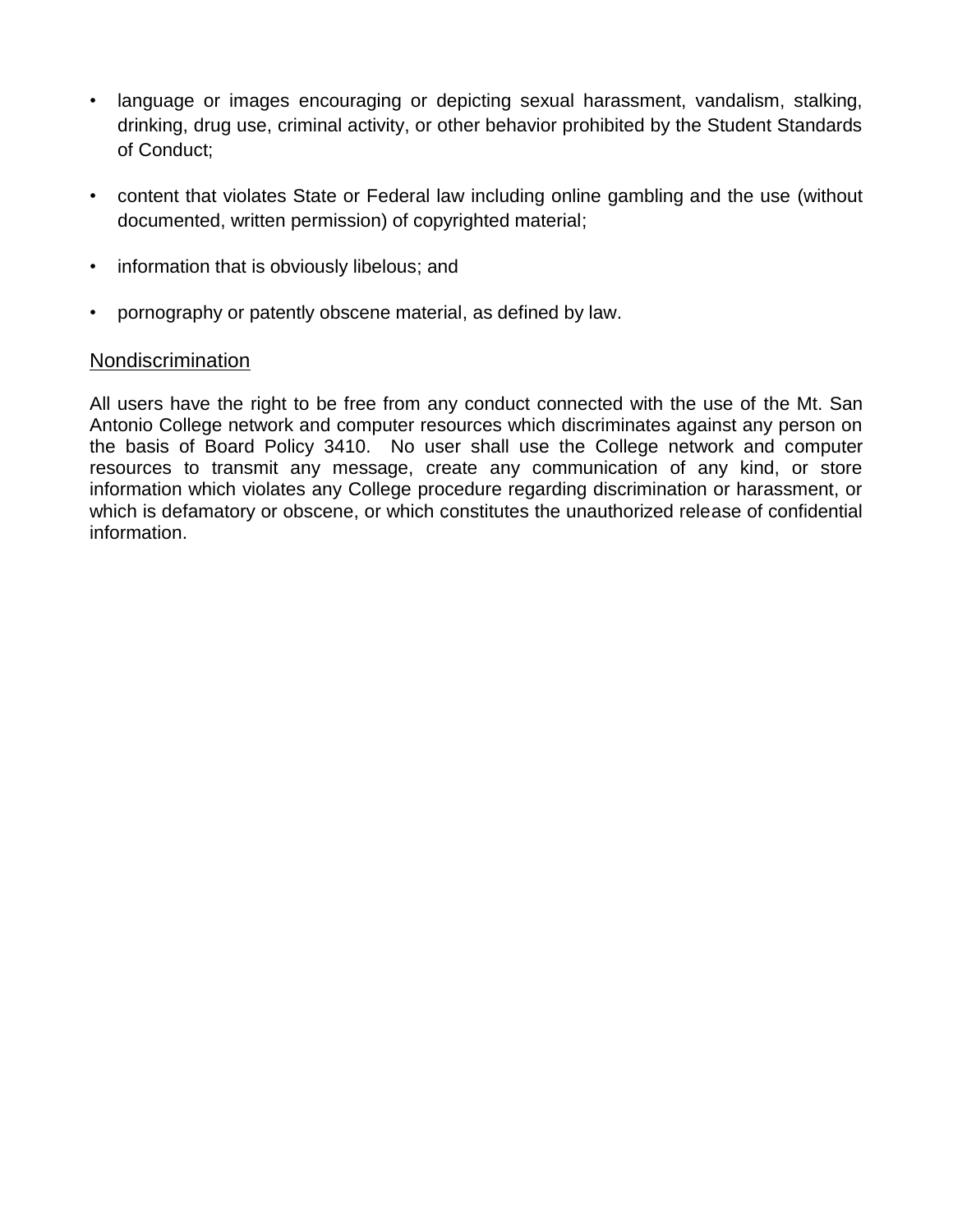## Appendix A: Selected Examples of Unacceptable Use

- Revealing passwords to others or allowing someone else to use one's account;
- Utilizing network or system ID numbers/names that are not assigned for one's specific use on the designated system;
- Attempting to authorize, delete, or alter files or systems not created by oneself without authorization from the Chief Technology Officer or his/her designee;
- Not complying with requests from designated personnel to discontinue activities that threaten the integrity of computing resources;
- Attempting to defeat data protection schemes or to uncover security vulnerabilities;
- Registering a Mt. San Antonio College IP address with any other domain name;
- Unauthorized network scanning or attempts to intercept network traffic including the use of unauthorized wireless Access Points or similar devices;
- Malicious disruptions such as intentionally introducing a computer virus to the campus network;
- Harassing or threatening other users of the campus network; and
- Connecting unauthorized equipment directly to the campus network. (Devices such as PDAs, printers, and USB drives that connect to a computer and not directly to the network are acceptable.)